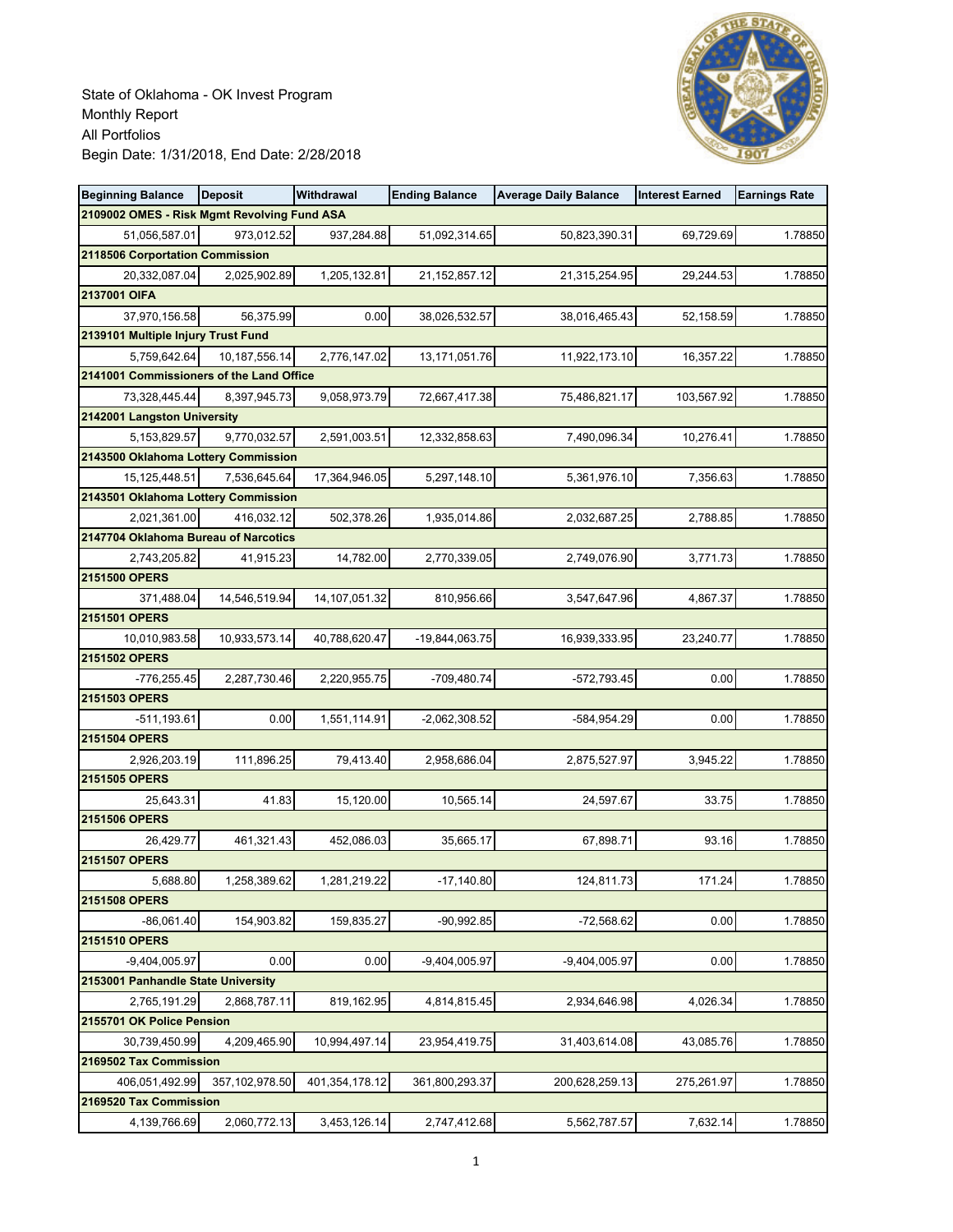| <b>Beginning Balance</b>                     | <b>Deposit</b> | Withdrawal    | <b>Ending Balance</b> | <b>Average Daily Balance</b> | <b>Interest Earned</b> | <b>Earnings Rate</b> |
|----------------------------------------------|----------------|---------------|-----------------------|------------------------------|------------------------|----------------------|
| 2169521 Tax Commission                       |                |               |                       |                              |                        |                      |
| 46,858,566.36                                | 38,634,422.94  | 44,282,958.53 | 41,210,030.77         | 26,251,547.72                | 36,017.12              | 1.78850              |
| 2174007 State Treasurer                      |                |               |                       |                              |                        |                      |
| 712,716.93                                   | 106,230.41     | 0.00          | 818,947.34            | 799,977.62                   | 1,097.57               | 1.78850              |
| 2183006 DHS - CSED                           |                |               |                       |                              |                        |                      |
| 6,753,069.37                                 | 9,208,073.90   | 5,517,197.76  | 10,443,945.51         | 8,853,262.00                 | 12,146.68              | 1.78850              |
| 7200039 Oklahoma Boll Weevil Eradication     |                |               |                       |                              |                        |                      |
| 1,475,633.17                                 | 116,789.11     | 30,510.58     | 1,561,911.70          | 1,484,144.70                 | 2,036.25               | 1.78850              |
| 7200320 Department of Wildlife               |                |               |                       |                              |                        |                      |
| 816,779.82                                   | 4,915,469.71   | 2,994,523.57  | 2,737,725.96          | 1,569,578.96                 | 2,153.46               | 1.78850              |
| 7200359 OERB                                 |                |               |                       |                              |                        |                      |
| 11,625,533.60                                | 1,222,195.95   | 2,244,306.99  | 10,603,422.56         | 11,371,434.46                | 15,601.61              | 1.78850              |
| 7200370 OIFA                                 |                |               |                       |                              |                        |                      |
| 549,629.51                                   | 144,528.37     | 293,966.03    | 400,191.85            | 354,786.15                   | 486.77                 | 1.78850              |
| 7200391 Multiple Injury Trust Fund           |                |               |                       |                              |                        |                      |
| 199,418.87                                   | 0.00           | 94,115.03     | 105,303.84            | 169,406.33                   | 232.43                 | 1.78850              |
| 7200410 Commissioners of the Land Office     |                |               |                       |                              |                        |                      |
| 1,926,159.11                                 | 3,338.13       | 8,236.89      | 1,921,260.35          | 1,924,163.96                 | 2,639.95               | 1.78850              |
| 7200435 Oklahoma Lottery Commission          |                |               |                       |                              |                        |                      |
| 8,033,567.90                                 | 13,900,164.53  | 2,761,648.93  | 19,172,083.50         | 15,842,552.08                | 21,735.98              | 1.78850              |
| 7200515 OPERS                                |                |               |                       |                              |                        |                      |
| 201,238.15                                   | 550,477.72     | 566,048.79    | 185,667.08            | 292,913.26                   | 401.88                 | 1.78850              |
| 7200557 Oklahoma Police Pension<br>8,740.74  | 226,394.02     | 235, 127. 19  | 7.57                  | $-5,124.86$                  | 0.00                   | 1.78850              |
| 7200588 Real Estate Commission               |                |               |                       |                              |                        |                      |
| 536,721.24                                   | 128,203.90     | 118,619.19    | 546,305.95            | 571,600.98                   | 784.24                 | 1.78850              |
| 7200830 Department of Human Services         |                |               |                       |                              |                        |                      |
| 50,513.96                                    | 75.05          | 0.00          | 50,589.01             | 50,572.93                    | 69.39                  | 1.78850              |
| 7201825 University Hospitals Authority       |                |               |                       |                              |                        |                      |
| 3,253,610.41                                 | 1,599,238.03   | 403,942.38    | 4,448,906.06          | 4,089,690.11                 | 5,611.05               | 1.78850              |
| 7205090 OMES Risk Management Division/DSC    |                |               |                       |                              |                        |                      |
| 49,388,659.51                                | 4,517,828.68   | 289,613.25    | 53,616,874.94         | 53,135,659.66                | 72,902.13              | 1.78850              |
| 7205204 JM Davis Arms & Historical Museum    |                |               |                       |                              |                        |                      |
| 3,257.36                                     | 4.84           | 0.00          | 3,262.20              | 3,261.16                     | 4.47                   | 1.78850              |
| 7205320 Department of Wildlife               |                |               |                       |                              |                        |                      |
| 558.248.96                                   | 51,637.46      | 21,983.50     | 587,902.92            | 561,113.54                   | 769.85                 | 1.78850              |
| 7205359 Sustaining OK Energy Resources       |                |               |                       |                              |                        |                      |
| 3,706,018.55                                 | 84,415.80      | 2,844.75      | 3,787,589.60          | 3,764,409.44                 | 5,164.77               | 1.78850              |
| 7205435 Oklahoma Lottery Commission          |                |               |                       |                              |                        |                      |
| 188,621.33                                   | 7,858.86       | 0.00          | 196,480.19            | 194,525.43                   | 266.89                 | 1.78850              |
| 7205515 OPERS                                |                |               |                       |                              |                        |                      |
| 65,914.70                                    | 27,752.17      | 0.00          | 93,666.87             | 74,061.57                    | 101.61                 | 1.78850              |
| 7205563 OK Bd for Private Vocational Schools |                |               |                       |                              |                        |                      |
| 253,410.23                                   | 2,073.95       | 14,335.39     | 241,148.79            | 246,056.17                   | 337.59                 | 1.78850              |
| 7205630 Oklahoma Department of Securities    |                |               |                       |                              |                        |                      |
| 390,376.27                                   | 2,581.76       | 335.04        | 392,622.99            | 390,856.20                   | 536.25                 | 1.78850              |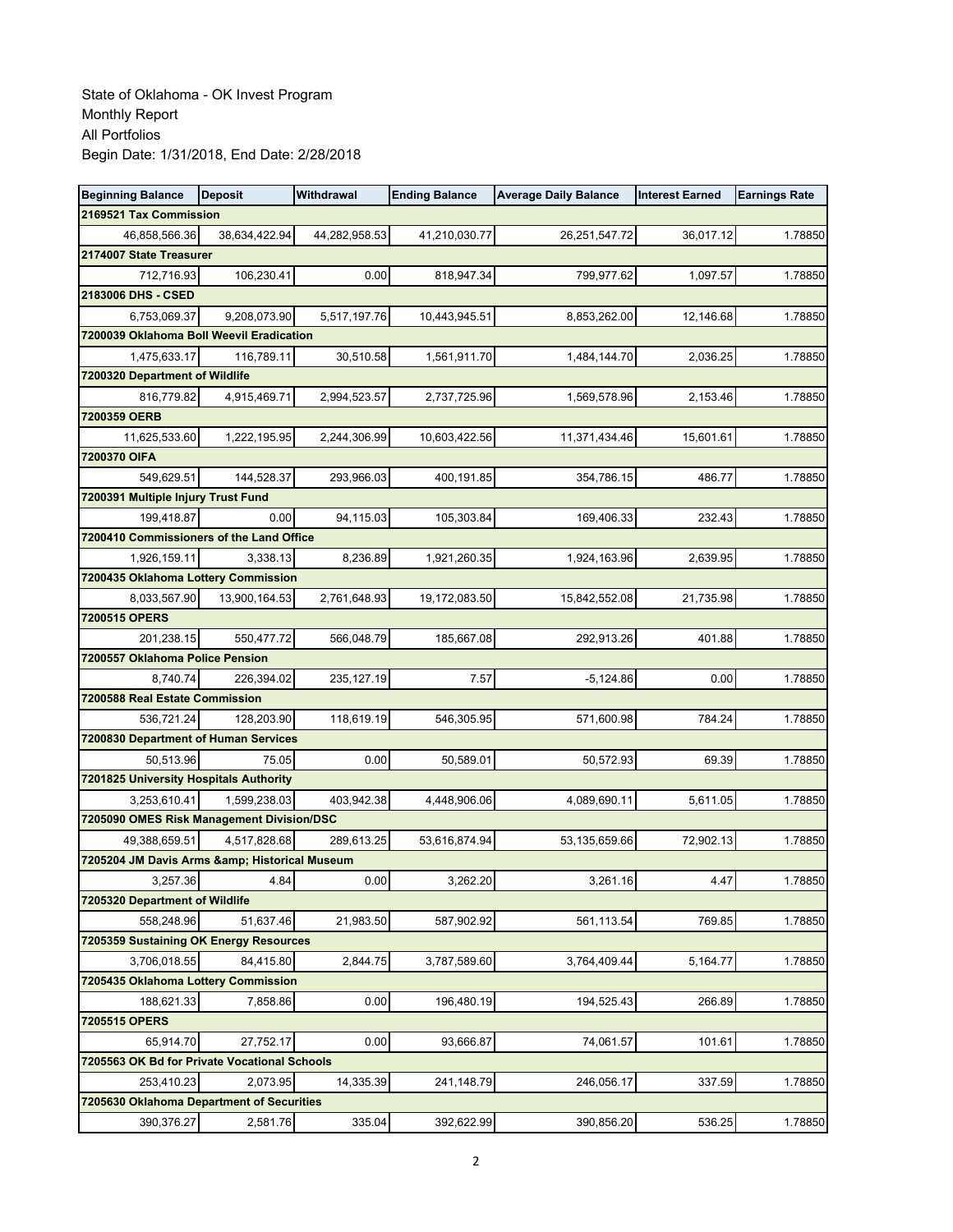| <b>Beginning Balance</b>                             | <b>Deposit</b> | Withdrawal   | <b>Ending Balance</b> | <b>Average Daily Balance</b> | <b>Interest Earned</b> | <b>Earnings Rate</b> |
|------------------------------------------------------|----------------|--------------|-----------------------|------------------------------|------------------------|----------------------|
| 7205807 Oklahoma Health Care Authority               |                |              |                       |                              |                        |                      |
| 1,218,184.61                                         | 32,276.67      | 0.00         | 1,250,461.28          | 1,240,216.03                 | 1,701.58               | 1.78850              |
| 7210270 State Election Board                         |                |              |                       |                              |                        |                      |
| 5,787,702.48                                         | 0.00           | 275,125.68   | 5,512,576.80          | 5,607,863.87                 | 7,693.99               | 1.78850              |
| 7210320 Department of Wildlife                       |                |              |                       |                              |                        |                      |
| 1,760,162.41                                         | 25,704.22      | 71,408.35    | 1,714,458.28          | 1,757,688.70                 | 2,411.55               | 1.78850              |
| 7210350 Oklahoma Historical Society                  |                |              |                       |                              |                        |                      |
| 27.22                                                | 0.04           | 0.00         | 27.26                 | 27.25                        | 0.04                   | 1.78850              |
| 7210400 Office of Juvenile Affairs                   |                |              |                       |                              |                        |                      |
| 57,643.48                                            | 1,444.85       | 3,150.00     | 55,938.33             | 54,658.01                    | 74.99                  | 1.78850              |
| 7210410 Commissioners of the Land Office             |                |              |                       |                              |                        |                      |
| 20,011,421.45                                        | 29,707.61      | 0.00         | 20,041,129.06         | 20,034,763.14                | 27,487.70              | 1.78850              |
| 7210515 OPERS                                        |                |              |                       |                              |                        |                      |
| 9,360.16                                             | 1,430.09       | 0.00         | 10,790.25             | 9,870.78                     | 13.54                  | 1.78850              |
| 7210570 State Board of Licensure for Professional    |                |              |                       |                              |                        |                      |
| 750.000.00                                           | 826.35         | 0.00         | 750,826.35            | 750,649.28                   | 1,029.89               | 1.78850              |
| 7210588 Real Estate Commission                       |                |              |                       |                              |                        |                      |
| 310,666.39                                           | 10,098.73      | 724.52       | 320,040.60            | 315,849.93                   | 433.35                 | 1.78850              |
| 7215320 Department of Wildlife                       |                |              |                       |                              |                        |                      |
| 2,911,125.08                                         | 20,488.49      | 0.00         | 2,931,613.57          | 2,927,800.62                 | 4,016.94               | 1.78850              |
| 7215566 Tourism & Recreation Department              |                |              |                       |                              |                        |                      |
| 9,808,601.37                                         | 1,110,302.12   | 2,136,890.61 | 8,782,012.88          | 8,993,979.10                 | 12,339.74              | 1.78850              |
| 7215585 Department of Public Safety                  |                |              |                       |                              |                        |                      |
| 1,298,907.03                                         | 1,220.96       | 37,746.03    | 1,262,381.96          | 1,289,798.44                 | 1,769.60               | 1.78850              |
| 7215670 JD McCarty Center                            |                |              |                       |                              |                        |                      |
| 350,830.95                                           | 2,773.39       | 1,075.00     | 352,529.34            | 350,774.69                   | 481.26                 | 1.78850              |
| 7216805 Department of Rehabilitation Services        |                |              |                       |                              |                        |                      |
| 581,715.77                                           | 7,689.99       | 2,893.10     | 586,512.66            | 581,136.37                   | 797.32                 | 1.78850              |
| 7220090 OSF Building Project Fund                    |                |              |                       |                              |                        |                      |
| 0.42                                                 | 0.00           | 0.00         | 0.42                  | 0.42                         | 0.00                   | 1.78850              |
| 7220320 Dept of Wildlife Conservation                |                |              |                       |                              |                        |                      |
| 3,299,896.89                                         | 44.150.56      | 773,153.63   | 2,570,893.82          | 2,594,981.58                 | 3,560.31               | 1.78850              |
| 7220585 Department of Public Safety                  |                |              | 3,233,359.61          |                              |                        |                      |
| 3,245,856.25<br>7220830 Department of Human Services | 2,989.03       | 15,485.67    |                       | 3,241,728.53                 | 4,447.65               | 1.78850              |
| 0.08                                                 | 0.00           | 0.00         | 0.08                  | 0.08                         | 0.00                   | 1.78850              |
| 7225040 Department of Agriculture                    |                |              |                       |                              |                        |                      |
| 822,092.16                                           | 1,368.83       | 13,133.33    | 810,327.66            | 812,379.58                   | 1,114.58               | 1.78850              |
| 7225830 Department of Human Services                 |                |              |                       |                              |                        |                      |
| 169,306.67                                           | 36,401.11      | 0.00         | 205,707.78            | 180, 156.72                  | 247.18                 | 1.78850              |
| 7230220 Oklahoma Crime Victims Compensation          |                |              |                       |                              |                        |                      |
| 3,020,069.52                                         | 414,005.02     | 246,794.44   | 3, 187, 280. 10       | 3, 142, 395. 33              | 4,311.37               | 1.78850              |
| 7230345 Department of Transportation                 |                |              |                       |                              |                        |                      |
| 3,797,436.00                                         | 506,129.80     | 0.00         | 4,303,565.80          | 3,953,383.07                 | 5,424.04               | 1.78850              |
| 7230566 Tourism & Recreation Department              |                |              |                       |                              |                        |                      |
| 4,418,544.11                                         | 7,179.61       | 69,021.02    | 4,356,702.70          | 4,390,090.13                 | 6,023.20               | 1.78850              |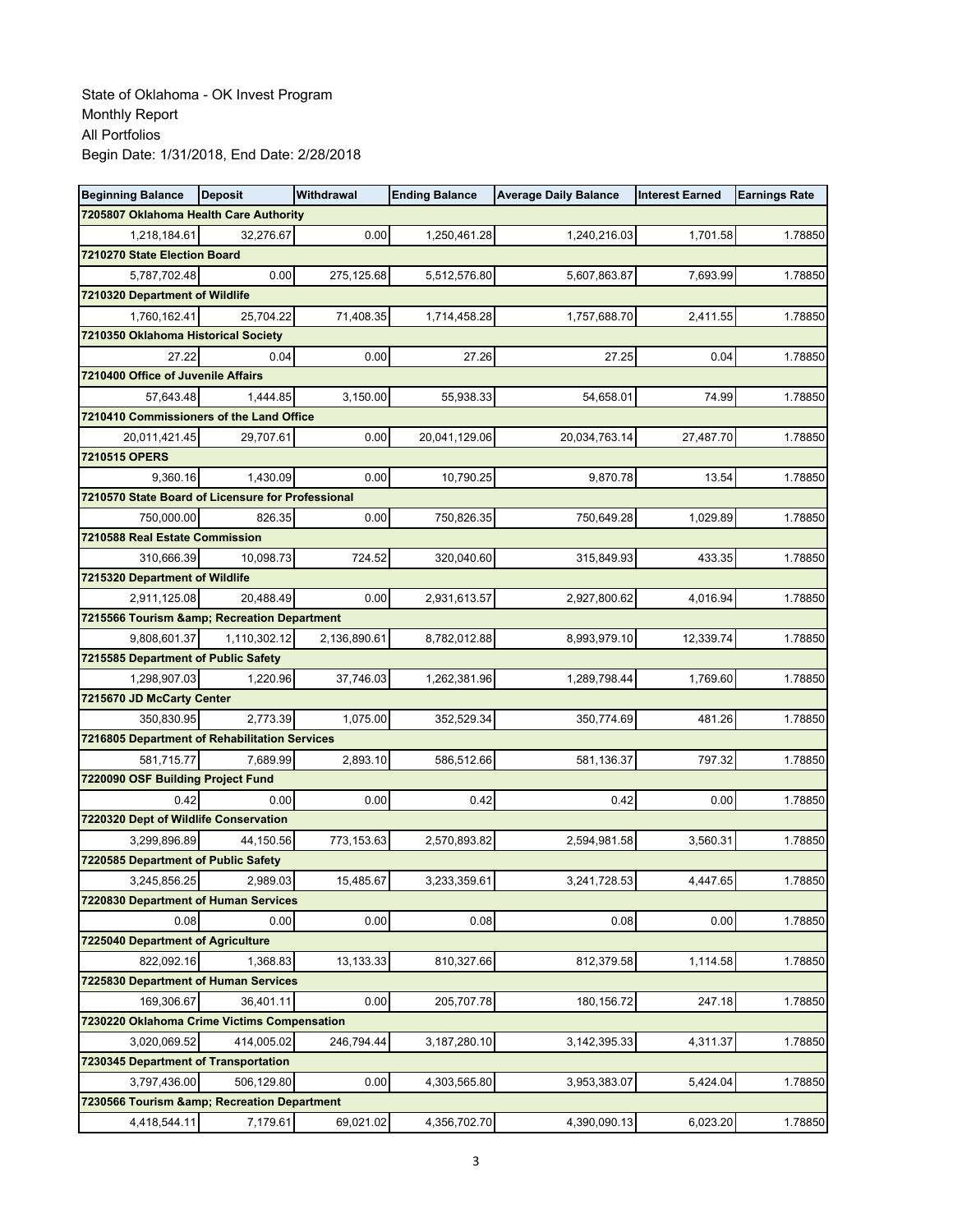| <b>Beginning Balance</b>                | <b>Deposit</b> | Withdrawal    | <b>Ending Balance</b> | <b>Average Daily Balance</b> | <b>Interest Earned</b> | <b>Earnings Rate</b> |
|-----------------------------------------|----------------|---------------|-----------------------|------------------------------|------------------------|----------------------|
| 7230695 Tax Commission                  |                |               |                       |                              |                        |                      |
| 55,661.44                               | 9,750.03       | 9,750.02      | 55,661.45             | 62,154.74                    | 85.28                  | 1.78850              |
| 7230807 Health Care Authority           |                |               |                       |                              |                        |                      |
| 82,074.47                               | 6,543,976.67   | 6,582,065.00  | 43,986.14             | 2,118,788.37                 | 2,906.98               | 1.78850              |
| 7235605 Regents for Higher Education    |                |               |                       |                              |                        |                      |
| 3,006,783.35                            | 1,327,145.64   | 3,637,174.00  | 696,754.99            | 2,305,941.64                 | 3,163.75               | 1.78850              |
| 7235695 OTC Ad Valorem Admin Protest    |                |               |                       |                              |                        |                      |
| 218,820.40                              | 324.85         | 0.00          | 219,145.25            | 219,075.64                   | 300.57                 | 1.78850              |
| 7240807 Health Care Authority           |                |               |                       |                              |                        |                      |
| 12,723,500.05                           | 18,888.45      | 12,723,500.05 | 18,888.45             | 1,832,483.79                 | 2,514.17               | 1.78850              |
| 7244090 OMES Dept of Central Services   |                |               |                       |                              |                        |                      |
| 452,279.06                              | 280,676.10     | 223,288.18    | 509,666.98            | 556,228.92                   | 763.15                 | 1.78850              |
| 7245807 Health Care Authority           |                |               |                       |                              |                        |                      |
| 11,356,392.17                           | 2,921,416.68   | 4,393,588.22  | 9,884,220.63          | 10,781,319.80                | 14,791.97              | 1.78850              |
| 7255090 Department of Central Services  |                |               |                       |                              |                        |                      |
| 1,033,031.60                            | 1,533.52       | 0.00          | 1,034,565.12          | 1,034,236.51                 | 1,418.97               | 1.78850              |
| 7255585 Oklahoma Dept of Public Safety  |                |               |                       |                              |                        |                      |
| 35.124.44                               | 52.14          | 0.00          | 35,176.58             | 35,165.41                    | 48.25                  | 1.78850              |
| 7260090 OMES Risk Management Division   |                |               |                       |                              |                        |                      |
| 5,210,745.87                            | 41,129.32      | 35,703.13     | 5,216,172.06          | 5,208,177.95                 | 7,145.62               | 1.78850              |
| 7260452 OK Board of Mental Health       |                |               |                       |                              |                        |                      |
| 948,116.04                              | 1,407.51       | 949,523.55    | 0.00                  | 915,310.39                   | 1,255.81               | 1.78850              |
| 7265090 Risk Management Fund            | 523,176.12     | 825,296.79    | 102,503.04            | 154,281.13                   | 211.67                 | 1.78850              |
| 404,623.71<br>7275740 OST - SEED        |                |               |                       |                              |                        |                      |
| 44,211.87                               | 66.19          | 698.18        | 43,579.88             | 43,889.85                    | 60.22                  | 1.78850              |
| 7280090 OMES DCS Property Distribution  |                |               |                       |                              |                        |                      |
| 1,390,769.19                            | 121,616.12     | 46,532.97     | 1,465,852.34          | 1,438,943.07                 | 1,974.23               | 1.78850              |
| 7280345 Department of Transportation    |                |               |                       |                              |                        |                      |
| 532,890.56                              | 542,338.66     | 90,241.93     | 984,987.29            | 883,494.06                   | 1,212.15               | 1.78850              |
| 7285345 Department of Transportation    |                |               |                       |                              |                        |                      |
| 114,594,897.26                          | 11,989,818.73  | 10,806,000.53 | 115,778,715.46        | 118,449,421.22               | 162,512.61             | 1.78850              |
| 7295090 Emergency & Transportation      |                |               |                       |                              |                        |                      |
| 1,611,619.30                            | 270,000.00     | 924,000.00    | 957,619.30            | 1,042,119.30                 | 1,429.79               | 1.78850              |
| 7296150 University of Science & Arts    |                |               |                       |                              |                        |                      |
| 38.66                                   | 0.06           | 0.00          | 38.72                 | 38.71                        | 0.05                   | 1.78850              |
| 7303000 Tobacco Litigation Escrow Fund  |                |               |                       |                              |                        |                      |
| 28,042.87                               | 41.63          | 0.00          | 28,084.50             | 28,075.58                    | 38.52                  | 1.78850              |
| 7360566 Tourism & Recreation Department |                |               |                       |                              |                        |                      |
| 5,784,680.14                            | 26,229.88      | 0.00          | 5,810,910.02          | 5,796,465.84                 | 7,952.75               | 1.78850              |
| 7405220 District Attorneys Council      |                |               |                       |                              |                        |                      |
| 4,293,193.39                            | 9,742.67       | 180,445.81    | 4,122,490.25          | 4,239,185.10                 | 5,816.16               | 1.78850              |
| 7408105 OCIA                            |                |               |                       |                              |                        |                      |
| 499,993.23                              | 500,664.41     | 500,664.41    | 499,993.23            | 482,591.77                   | 662.12                 | 1.78850              |
| 7411105 OCIA                            |                |               |                       |                              |                        |                      |
| 0.00                                    | 123.86         | 123.86        | 0.00                  | 26.54                        | 0.04                   | 1.78850              |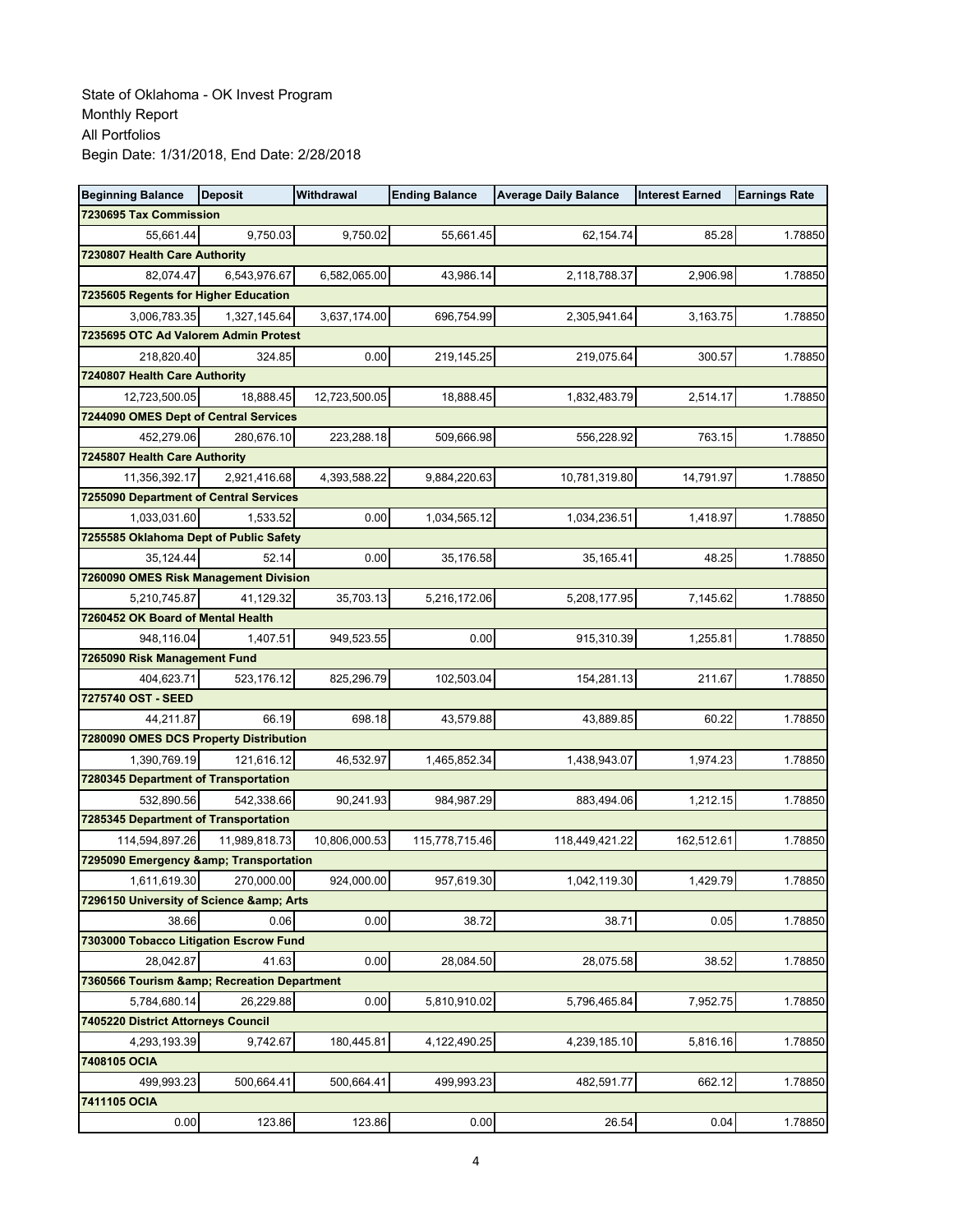| <b>Beginning Balance</b>                       | <b>Deposit</b> | Withdrawal    | <b>Ending Balance</b> | <b>Average Daily Balance</b> | <b>Interest Earned</b> | <b>Earnings Rate</b> |
|------------------------------------------------|----------------|---------------|-----------------------|------------------------------|------------------------|----------------------|
| 7412105 OCIA                                   |                |               |                       |                              |                        |                      |
| 0.00                                           | 636,382.63     | 636,382.63    | 0.00                  | 386,401.31                   | 530.14                 | 1.78850              |
| 7416000 OSF - Oil Overcharge                   |                |               |                       |                              |                        |                      |
| 272,517.73                                     | 404.56         | 0.00          | 272,922.29            | 272,835.60                   | 374.33                 | 1.78850              |
| 7416160 Department of Commerce                 |                |               |                       |                              |                        |                      |
| 2,660,108.32                                   | 8,501.74       | 0.00          | 2,668,610.06          | 2,664,672.00                 | 3,655.93               | 1.78850              |
| 7419105 OCIA                                   |                |               |                       |                              |                        |                      |
| 770,644.26                                     | 162,309.99     | 203,626.65    | 729,327.60            | 829,590.33                   | 1,138.20               | 1.78850              |
| 7426000 OSF - Oil Overcharge                   |                |               |                       |                              |                        |                      |
| 2,277,024.83                                   | 3,380.32       | 0.00          | 2,280,405.15          | 2,279,680.80                 | 3,127.72               | 1.78850              |
| 7426160 Department of Commerce                 |                |               |                       |                              |                        |                      |
| 10,991,320.82                                  | 24,444.77      | 0.00          | 11,015,765.59         | 11,008,025.79                | 15,103.01              | 1.78850              |
| 7428105 OCIA Endowed Chairs Fund               |                |               |                       |                              |                        |                      |
| 957, 102.71                                    | 958,387.50     | 958,387.50    | 957,102.71            | 923,792.29                   | 1,267.44               | 1.78850              |
| 7429105 OCIA                                   |                |               |                       |                              |                        |                      |
| 0.00                                           | 879,789.28     | 879,789.28    | 0.00                  | 534,193.92                   | 732.91                 | 1.78850              |
| 7430010 Oklahoma State University              |                |               |                       |                              |                        |                      |
| 1,218,036.32                                   | 4,564,359.83   | 4,136,911.81  | 1,645,484.34          | 1,839,223.82                 | 2,523.42               | 1.78850              |
| 7430011 Oklahoma State University              |                |               |                       |                              |                        |                      |
| 1,830,448.57                                   | 1,416,303.46   | 1,649,952.76  | 1,596,799.27          | 1,782,487.33                 | 2,445.57               | 1.78850              |
| 7430012 Oklahoma State University              |                |               |                       |                              |                        |                      |
| 280,590.51                                     | 1,144,550.13   | 1,186,283.66  | 238,856.98            | 522,211.22                   | 716.47                 | 1.78850              |
| 7430013 Oklahoma State University              |                |               |                       |                              |                        |                      |
| 3,164,077.70                                   | 4,771.80       | 132,983.56    | 3,035,865.94          | 3,097,342.07                 | 4,249.55               | 1.78850              |
| 7430014 Oklahoma State University              |                |               |                       |                              |                        |                      |
| 2,762,576.53                                   | 1,862.71       | 551,683.62    | 2,212,755.62          | 2,559,541.02                 | 3,511.69               | 1.78850              |
| 7430015 Oklahoma State University              |                |               |                       |                              |                        |                      |
| 1,829,881.58                                   | 1,693,702.72   | 1,943,087.36  | 1,580,496.94          | 1,631,215.38                 | 2,238.03               | 1.78850              |
| 7430016 Oklahoma State University              |                |               |                       |                              |                        |                      |
| 157,937.01<br>7430420 Langston University      | 234.46         | 0.00          | 158,171.47            | 158,121.23                   | 216.94                 | 1.78850              |
| 196.629.34                                     | 656,311.35     | 841,762.25    | 11,178.44             | 89,052.17                    | 122.18                 | 1.78850              |
| 7430461 Rogers State College                   |                |               |                       |                              |                        |                      |
| 1,094,322.34                                   | 57,766.88      | 115,550.95    | 1,036,538.27          | 1,061,925.55                 | 1,456.96               | 1.78850              |
| 7430505 Northwestern Oklahoma State University |                |               |                       |                              |                        |                      |
| 405.245.40                                     | 59,514.65      | 68,021.37     | 396,738.68            | 404,527.80                   | 555.01                 | 1.78850              |
| 7430665 Southwestern Oklahoma State University |                |               |                       |                              |                        |                      |
| 2,515,440.93                                   | 21,302.11      | 100,460.85    | 2,436,282.19          | 2,474,011.12                 | 3,394.34               | 1.78850              |
| 7430760 University of Oklahoma                 |                |               |                       |                              |                        |                      |
| 22,358,084.06                                  | 5,832,966.27   | 6,487,400.95  | 21,703,649.38         | 21,338,964.29                | 29,277.06              | 1.78850              |
| 7430770 OUHSC                                  |                |               |                       |                              |                        |                      |
| 69,492,154.80                                  | 9,900,861.79   | 10,615,650.01 | 68,777,366.58         | 69,883,238.71                | 95,879.80              | 1.78850              |
| 7430773 Oklahoma State University              |                |               |                       |                              |                        |                      |
| 3,524,703.80                                   | 1,273,279.72   | 366,387.29    | 4,431,596.23          | 4,092,199.98                 | 5,614.50               | 1.78850              |
| 7432105 OCIA 2009A Construction Fund           |                |               |                       |                              |                        |                      |
| 184,521.88                                     | 159.21         | 184,681.09    | 0.00                  | 164,859.71                   | 226.19                 | 1.78850              |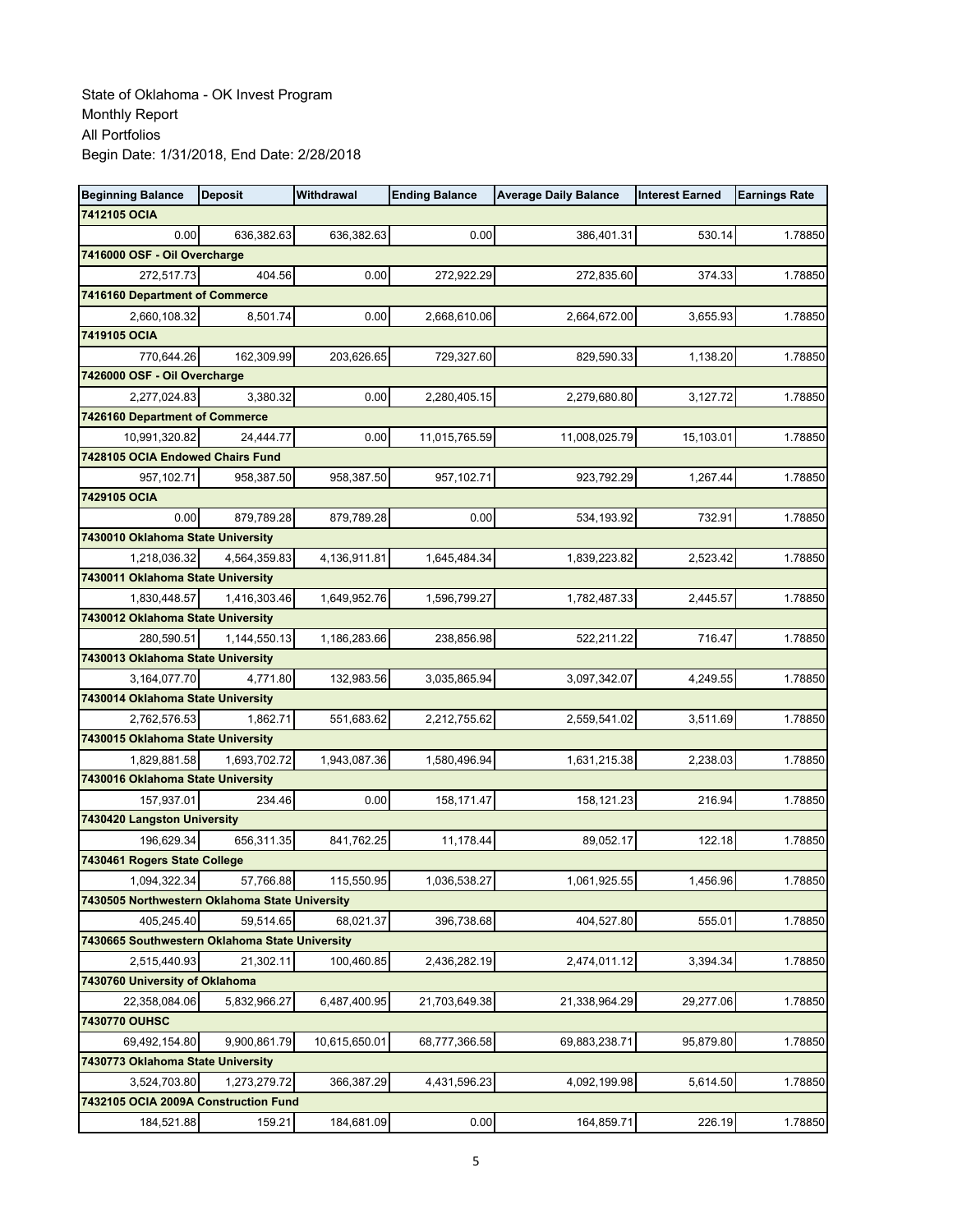| <b>Beginning Balance</b>                 | <b>Deposit</b> | Withdrawal   | <b>Ending Balance</b> | <b>Average Daily Balance</b> | <b>Interest Earned</b> | <b>Earnings Rate</b> |
|------------------------------------------|----------------|--------------|-----------------------|------------------------------|------------------------|----------------------|
| 7434105 OCIA                             |                |              |                       |                              |                        |                      |
| 68,001.76                                | 157,356.80     | 225,358.56   | 0.00                  | 99,711.19                    | 136.80                 | 1.78850              |
| 7436000 OSF - Oil Overcharge             |                |              |                       |                              |                        |                      |
| 2,497.38                                 | 3.71           | 0.00         | 2,501.09              | 2,500.30                     | 3.43                   | 1.78850              |
| 7440105 OCIA Operations & Maintenance    |                |              |                       |                              |                        |                      |
| 3,822.16                                 | 5.67           | 0.00         | 3,827.83              | 3,826.62                     | 5.25                   | 1.78850              |
| 7442105 OCIA                             |                |              |                       |                              |                        |                      |
| 0.00                                     | 13,423.62      | 13,423.62    | 0.00                  | 8,150.07                     | 11.18                  | 1.78850              |
| 7443105 OCIA                             |                |              |                       |                              |                        |                      |
| 0.00                                     | 417,183.74     | 417, 183.74  | 0.00                  | 324,572.60                   | 445.31                 | 1.78850              |
| 7444835 Water Resources Board            |                |              |                       |                              |                        |                      |
| 6,285,225.03                             | 53,662.54      | 61,350.15    | 6,277,537.42          | 6,309,954.82                 | 8,657.26               | 1.78850              |
| 7445105 Oklahoma Capital Improvement     |                |              |                       |                              |                        |                      |
| 0.06                                     | 800,482.31     | 800,482.31   | 0.06                  | 514,625.93                   | 706.07                 | 1.78850              |
| 7445835 Water Resources Board            |                |              |                       |                              |                        |                      |
| 3,517,390.52                             | 8.763.81       | 84,599.75    | 3,441,554.58          | 3,505,703.27                 | 4,809.82               | 1.78850              |
| 7446105 Capital Improvement Authority    |                |              |                       |                              |                        |                      |
| 60,477,800.17                            | 91,902.74      | 1,383,661.56 | 59,186,041.35         | 59,907,414.67                | 82,192.97              | 1.78850              |
| 7447105 OCIA                             |                |              |                       |                              |                        |                      |
| 0.00                                     | 64,765.04      | 64,765.04    | 0.00                  | 57,806.13                    | 79.31                  | 1.78850              |
| 7448105 OCIA<br>589,391.45               | 959.05         | 17,218.28    | 573,132.22            |                              | 792.13                 |                      |
| 7449105 OCIA                             |                |              |                       | 577,350.75                   |                        | 1.78850              |
| 2,804,125.00                             | 2,807,889.20   | 2,807,889.20 | 2,804,125.00          | 2,706,531.96                 | 3,713.36               | 1.78850              |
| 7455105 OCIA                             |                |              |                       |                              |                        |                      |
| 0.00                                     | 353,146.79     | 353,146.79   | 0.00                  | 227,036.21                   | 311.49                 | 1.78850              |
| 7455160 Department of Commerce           |                |              |                       |                              |                        |                      |
| 88,359.38                                | 134,170.48     | 49,348.19    | 173,181.67            | 78,733.91                    | 108.02                 | 1.78850              |
| 7460100 Cameron University               |                |              |                       |                              |                        |                      |
| 838,022.61                               | 501,244.15     | 6,031.02     | 1,333,235.74          | 977,418.00                   | 1,341.02               | 1.78850              |
| 7460760 University of Oklahoma           |                |              |                       |                              |                        |                      |
| 157,753.69                               | 234.19         | 0.00         | 157,987.88            | 157,937.70                   | 216.69                 | 1.78850              |
| 7462105 OK Capital Improvement Authority |                |              |                       |                              |                        |                      |
| 0.00                                     | 491,307.53     | 491,307.53   | 0.00                  | 298,314.04                   | 409.29                 | 1.78850              |
| 7464105 OCIA                             |                |              |                       |                              |                        |                      |
| 24,504,798.27                            | 36,389.08      | 28,724.48    | 24,512,462.87         | 24,528,416.58                | 33,652.99              | 1.78850              |
| 7470230 East Central University          |                |              |                       |                              |                        |                      |
| 69.08                                    | 0.10           | 0.00         | 69.18                 | 69.16                        | 0.09                   | 1.78850              |
| 7471835 Water Resources Board            |                |              |                       |                              |                        |                      |
| 651,909.80                               | 967.78         | 0.00         | 652,877.58            | 652,670.20                   | 895.46                 | 1.78850              |
| 7472835 Water Resources Board            |                |              |                       |                              |                        |                      |
| 38,881,246.01                            | 57,715.76      | 0.00         | 38,938,961.77         | 38,926,594.11                | 53,407.29              | 1.78850              |
| 7473835 Water Resources Board            |                |              |                       |                              |                        |                      |
| 20,040,108.96                            | 33,652.16      | 4,393,671.91 | 15,680,089.21         | 17, 177, 421.43              | 23,567.42              | 1.78850              |
| 7475750 Tulsa Community College          |                |              |                       |                              |                        |                      |
| 5,603.01                                 | 8.32           | 0.00         | 5,611.33              | 5,609.55                     | 7.70                   | 1.78850              |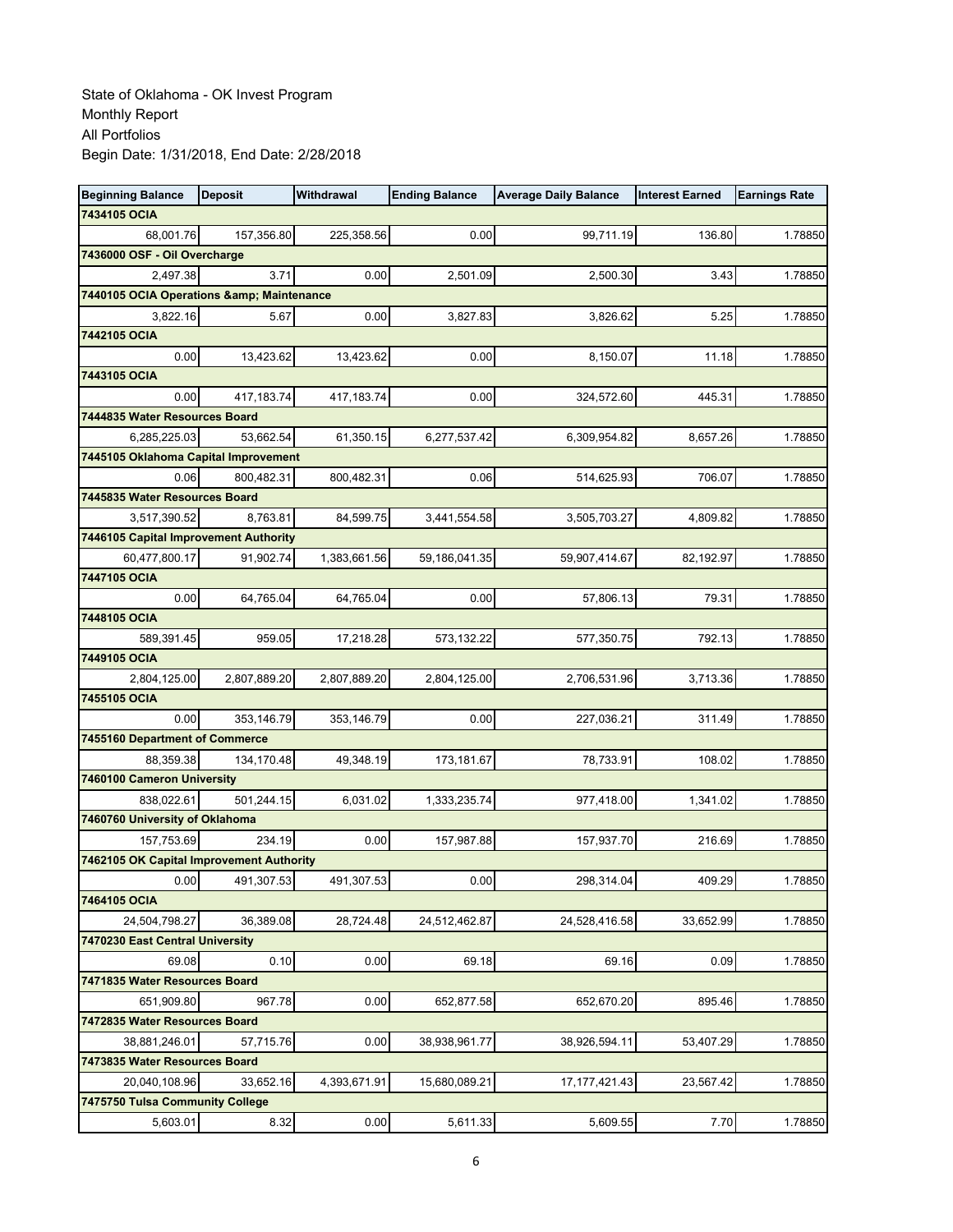| <b>Beginning Balance</b>                       | <b>Deposit</b> | Withdrawal   | <b>Ending Balance</b> | <b>Average Daily Balance</b> | <b>Interest Earned</b> | <b>Earnings Rate</b> |
|------------------------------------------------|----------------|--------------|-----------------------|------------------------------|------------------------|----------------------|
| 7475770 University of Oklahoma Health Sciences |                |              |                       |                              |                        |                      |
| 0.37                                           | 0.00           | 0.00         | 0.37                  | 0.37                         | 0.00                   | 1.78850              |
| 7476760 University of Oklahoma                 |                |              |                       |                              |                        |                      |
| 50,245,701.69                                  | 41,147.56      | 3,534,663.36 | 46,752,185.89         | 49,820,440.83                | 68,353.64              | 1.78850              |
| 7477120 University of Central Oklahoma         |                |              |                       |                              |                        |                      |
| 77,609.37                                      | 115.21         | 0.00         | 77,724.58             | 77,699.89                    | 106.60                 | 1.78850              |
| 7480230 East Central University                |                |              |                       |                              |                        |                      |
| 422.70                                         | 0.63           | 0.00         | 423.33                | 423.20                       | 0.58                   | 1.78850              |
| 7481230 East Central University                |                |              |                       |                              |                        |                      |
| 25.00                                          | 0.04           | 0.00         | 25.04                 | 25.03                        | 0.03                   | 1.78850              |
| 7481633 Oklahoma City Community College        |                |              |                       |                              |                        |                      |
| 0.03                                           | 0.00           | 0.00         | 0.03                  | 0.03                         | 0.00                   | 1.78850              |
| 7482105 OCIA                                   |                |              |                       |                              |                        |                      |
| 0.00                                           | 1,247,434.03   | 1,247,434.03 | 0.00                  | 757,421.90                   | 1,039.18               | 1.78850              |
| 7483633 OCCC 2010 Bond                         |                |              |                       |                              |                        |                      |
| 0.06                                           | 0.00           | 0.00         | 0.06                  | 0.06                         | 0.00                   | 1.78850              |
| 7486010 Oklahoma State University              |                |              |                       |                              |                        |                      |
| 1,925,503.02                                   | 2,858.47       | 262,196.38   | 1,666,165.11          | 1,811,902.19                 | 2,485.93               | 1.78850              |
| 7488105 OCIA                                   |                |              |                       |                              |                        |                      |
| 467,757.04                                     | 396,265.27     | 573,738.12   | 290,284.19            | 581,686.49                   | 798.07                 | 1.78850              |
| 7489105 OCIA                                   |                |              |                       |                              |                        |                      |
| 0.00                                           | 15,823.59      | 15,823.59    | 0.00                  | 9,607.20                     | 13.18                  | 1.78850              |
| 7516410 Commissioners of the Land Office       |                |              |                       |                              |                        |                      |
| 0.60                                           | 0.00           | 0.60         | 0.00                  | 0.28                         | 0.00                   | 1.78850              |
| 7517410 - Commissioners of the Land Office     |                |              |                       |                              |                        |                      |
| 804,762.17                                     | 0.00           | 0.00         | 804,762.17            | 804,762.17                   | 1,104.13               | 1.78850              |
| 7518410 Commissioners of the Land Office       |                |              |                       |                              |                        |                      |
| 4,446,495.65                                   | 0.00           | 616,636.55   | 3,829,859.10          | 4,118,364.43                 | 5,650.40               | 1.78850              |
| 7600010 Oklahoma State University              |                |              |                       |                              |                        |                      |
| 6,282,148.56                                   | 536,693.38     | 2,256,102.67 | 4,562,739.27          | 5,970,997.97                 | 8,192.21               | 1.78850              |
| 7600120 University of Central Oklahoma         |                |              |                       |                              |                        |                      |
| 4,596,028.88                                   | 65,186.00      | 218,688.69   | 4,442,526.19          | 4,458,176.05                 | 6,116.62               | 1.78850              |
| 7600150 University of Science & Arts           |                |              |                       |                              |                        |                      |
| 442,030.32<br>7600230 East Central University  | 65,902.57      | 22,458.51    | 485,474.38            | 432,259.77                   | 593.06                 | 1.78850              |
| 1,172,868.20                                   | 66,886.63      | 45,818.39    | 1,193,936.44          | 1,151,492.49                 | 1,579.85               | 1.78850              |
| 7600420 Langston University                    |                |              |                       |                              |                        |                      |
| 1,108,052.77                                   | 60,277.47      | 37,035.21    | 1,131,295.03          | 1,084,958.92                 | 1,488.56               | 1.78850              |
| 7600485 Northeastern State University          |                |              |                       |                              |                        |                      |
| 2,124,872.29                                   | 72,368.62      | 19,545.71    |                       |                              |                        | 1.78850              |
| 7600490 Northern Oklahoma College              |                |              | 2,177,695.20          | 2,123,512.30                 | 2,913.46               |                      |
| 526,128.92                                     | 59,394.35      | 3,764.35     | 581,758.92            | 526,823.73                   | 722.80                 | 1.78850              |
| 7600505 Northwestern Oklahoma State University |                |              |                       |                              |                        |                      |
| 1,393,195.86                                   | 67,171.91      | 15,763.06    | 1,444,604.71          | 1,391,461.93                 | 1,909.09               | 1.78850              |
| 7600530 Panhandle State University             |                |              |                       |                              |                        |                      |
| 507,049.74                                     | 65,186.00      | 175,531.24   | 396,704.50            | 437,470.18                   | 600.21                 | 1.78850              |
|                                                |                |              |                       |                              |                        |                      |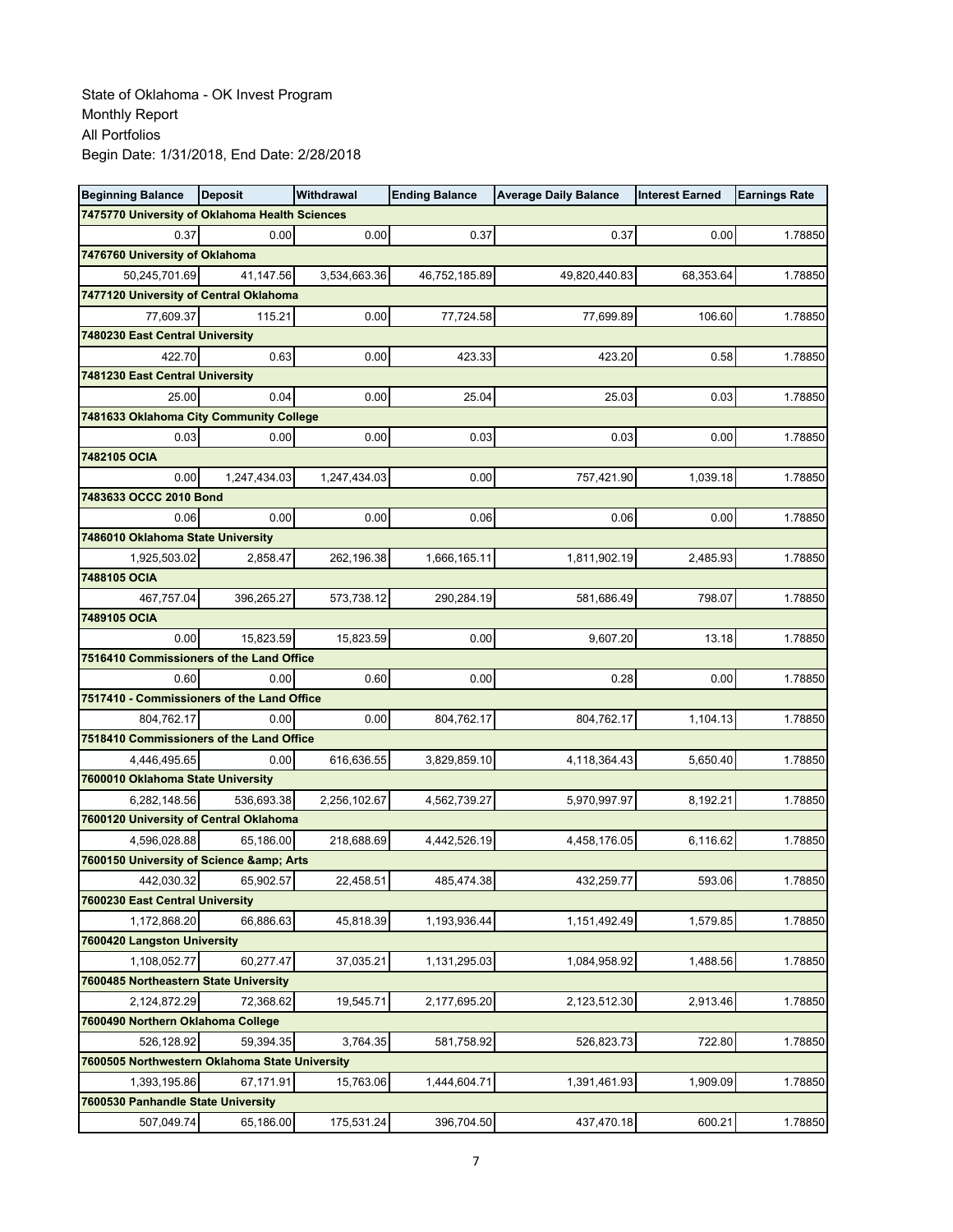| <b>Beginning Balance</b>                                | <b>Deposit</b> | Withdrawal   | <b>Ending Balance</b> | <b>Average Daily Balance</b> | <b>Interest Earned</b> | <b>Earnings Rate</b> |
|---------------------------------------------------------|----------------|--------------|-----------------------|------------------------------|------------------------|----------------------|
| 7600660 Southeastern Oklahoma State Unversity           |                |              |                       |                              |                        |                      |
| 472,861.15                                              | 65,842.82      | 103,404.11   | 435,299.86            | 416,617.23                   | 571.60                 | 1.78850              |
| 7600665 Southwestern Oklahoma State University          |                |              |                       |                              |                        |                      |
| 2,399,372.29                                            | 68,991.34      | 1,921.03     | 2,466,442.60          | 2,404,212.74                 | 3,298.58               | 1.78850              |
| 7600760 University of Oklahoma                          |                |              |                       |                              |                        |                      |
| 4,086,065.14                                            | 534,895.08     | 0.00         | 4,620,960.22          | 4,110,330.85                 | 5,639.37               | 1.78850              |
| 7650010 Oklahoma State University                       |                |              |                       |                              |                        |                      |
| 5,335,107.99                                            | 465,522.63     | 334,382.59   | 5,466,248.03          | 5,333,555.05                 | 7,317.64               | 1.78850              |
| 7650120 University of Central Oklahoma                  |                |              |                       |                              |                        |                      |
| 1,469,609.29                                            | 0.00           | 288,494.64   | 1,181,114.65          | 1,350,575.68                 | 1,852.99               | 1.78850              |
| 7650150 University of Science & Arts                    |                |              |                       |                              |                        |                      |
| 264,666.56                                              | 40,717.17      | 171,680.75   | 133,702.98            | 186,834.76                   | 256.34                 | 1.78850              |
| 7650230 East Central University                         |                |              |                       |                              |                        |                      |
| 2,211,601.83                                            | 43,612.75      | 8,659.23     | 2,246,555.35          | 2,211,983.51                 | 3,034.84               | 1.78850              |
| 7650420 Langston University                             |                |              |                       |                              |                        |                      |
| 1,560,324.88                                            | 98,572.84      | 187,512.21   | 1,471,385.51          | 1,420,884.27                 | 1,949.45               | 1.78850              |
| 7650485 Northeastern State University                   |                |              |                       |                              |                        |                      |
| 685,727.11                                              | 54,063.83      | 6,264.35     | 733,526.59            | 698,359.94                   | 958.15                 | 1.78850              |
| 7650490 Northern Oklahoma College                       |                |              |                       |                              |                        |                      |
| 3,844,170.00                                            | 150,971.12     | 120,643.06   | 3,874,498.06          | 3,811,337.33                 | 5,229.15               | 1.78850              |
| 7650505 Northwestern Oklahoma State University          |                |              |                       |                              |                        |                      |
| 706,453.66                                              | 41,373.26      | 2,903.00     | 744,923.92            | 706,194.69                   | 968.90                 | 1.78850              |
| 7650530 Panhandle State University                      |                |              |                       |                              |                        |                      |
| 364,670.35                                              | 40,371.00      | 12,546.84    | 392,494.51            | 356,253.94                   | 488.78                 | 1.78850              |
| 7650660 Southeastern Oklahoma State Unversity           |                |              |                       |                              |                        |                      |
| 132,415.52                                              | 40,530.24      | 42,915.80    | 130,029.96            | 109,459.14                   | 150.18                 | 1.78850              |
| 7650665 Southwestern Oklahoma State University          |                |              |                       |                              |                        |                      |
| 943,119.13                                              | 41,717.33      | 0.00         | 984,836.46            | 945,618.78                   | 1,297.39               | 1.78850              |
| 7650760 University of Oklahoma                          |                |              |                       |                              |                        |                      |
| 2,170,360.48                                            | 433,565.37     | 0.00         | 2,603,925.85          | 2,188,128.24                 | 3,002.11               | 1.78850              |
| 7700040 Department of Agriculture                       |                |              |                       |                              |                        |                      |
| 10,420,430.44<br>7700041 Western Oklahoma State College | 15,469.47      | 0.00         | 10,435,899.91         | 10,432,585.02                | 14,313.51              | 1.78850              |
| 1,106,203.81                                            | 1,054,512.35   | 1,144,230.46 | 1,016,485.70          | 1,080,734.59                 | 1,482.77               | 1.78850              |
| 7700131 Department of Corrections                       |                |              |                       |                              |                        |                      |
| 20.421.635.70                                           | 1,710,642.71   | 1,349,819.26 | 20,782,459.15         | 20,349,197.39                | 27,919.10              | 1.78850              |
| 7700240 Eastern Oklahoma State College                  |                |              |                       |                              |                        |                      |
| 330,586.70                                              | 1,612,388.54   | 884,795.20   | 1,058,180.04          | 1,181,813.31                 | 1,621.45               | 1.78850              |
| 7700340 State Health Department                         |                |              |                       |                              |                        |                      |
| 0.00                                                    | 1,618,846.78   | 1,618,846.78 | 0.00                  | 436,957.78                   | 599.51                 | 1.78850              |
| 7700461 Rogers State College                            |                |              |                       |                              |                        |                      |
| 6,428,724.61                                            | 2,808,481.99   | 1,785,932.71 | 7,451,273.89          | 6,575,068.64                 | 9,020.99               | 1.78850              |
| 7700490 Northern Oklahoma College                       |                |              |                       |                              |                        |                      |
| 2,903,870.04                                            | 3,180,476.78   | 3,363,415.21 | 2,720,931.61          | 2,268,719.23                 | 3,112.68               | 1.78850              |
| 7700606 Ardmore Higher Education Center                 |                |              |                       |                              |                        |                      |
| 288,291.85                                              | 430.59         | 3,015.81     | 285,706.63            | 287,069.56                   | 393.86                 | 1.78850              |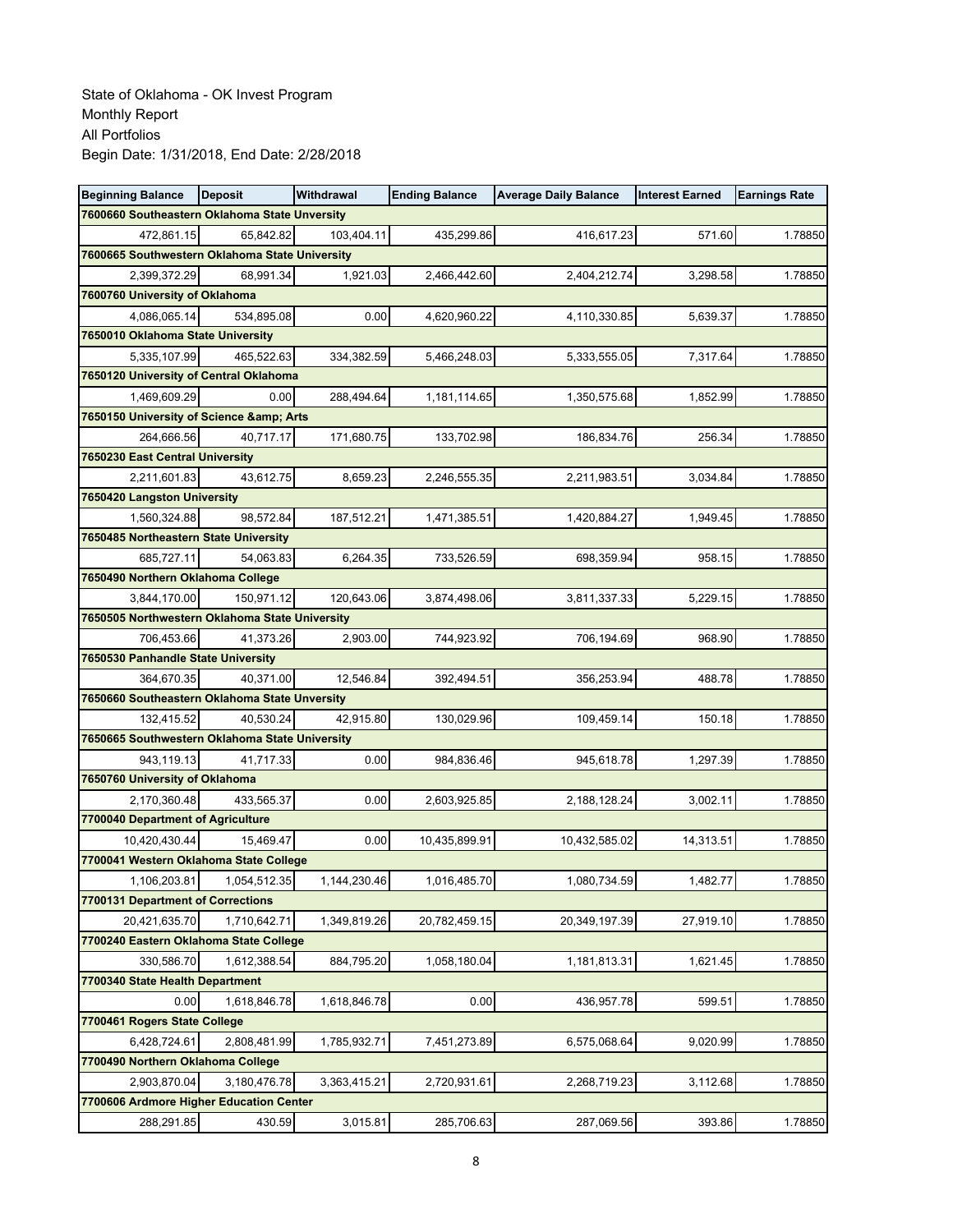| <b>Beginning Balance</b>                                    | <b>Deposit</b> | <b>Withdrawal</b> | <b>Ending Balance</b> | <b>Average Daily Balance</b> | <b>Interest Earned</b> | <b>Earnings Rate</b> |
|-------------------------------------------------------------|----------------|-------------------|-----------------------|------------------------------|------------------------|----------------------|
| 7700633 Oklahoma City Community College                     |                |                   |                       |                              |                        |                      |
| 5,810,348.55                                                | 5,316,867.57   | 997,462.74        | 10,129,753.38         | 8,311,049.71                 | 11,402.76              | 1.78850              |
| 7700660 Southeastern Oklahoma State University              |                |                   |                       |                              |                        |                      |
| 5,756,083.22                                                | 6,544,429.55   | 12,740,760.71     | -440,247.94           | 6,186,762.10                 | 8.488.24               | 1.78850              |
| 7700760 University of Oklahoma                              |                |                   |                       |                              |                        |                      |
| 98,977,500.78                                               | 29,885,956.69  | 44,244,296.06     | 84,619,161.41         | 98,304,913.40                | 134,874.34             | 1.78850              |
| 7700830 Department of Human Services                        |                |                   |                       |                              |                        |                      |
| 1,593,269.88                                                | 426,355.80     | 370,841.20        | 1,648,784.48          | 1,796,148.25                 | 2,464.32               | 1.78850              |
| 7701010 Oklahoma State University                           |                |                   |                       |                              |                        |                      |
| 10,258,735.33                                               | 33,751,079.56  | 25,770,579.61     | 18,239,235.28         | 13,617,807.05                | 18,683.63              | 1.78850              |
| 7701091 Building Bond Commission Administrative             |                |                   |                       |                              |                        |                      |
| 2.87                                                        | 0.00           | 0.00              | 2.87                  | 2.87                         | 0.00                   | 1.78850              |
| 7701150 University of Science & Arts                        |                |                   |                       |                              |                        |                      |
| 1,973,349.65                                                | 2,785,051.65   | 1,882,394.04      | 2,876,007.26          | 2,674,024.66                 | 3,668.76               | 1.78850              |
| 7701165 Connors State College                               |                |                   |                       |                              |                        |                      |
| 69,005.19                                                   | 702,214.44     | 268,990.27        | 502,229.36            | 155,399.17                   | 213.21                 | 1.78850              |
| 7701400 Office of Juvenile Affairs                          |                |                   |                       |                              |                        |                      |
| 378,880.47                                                  | 10,192.91      | 19.393.85         | 369,679.53            | 374,463.05                   | 513.76                 | 1.78850              |
| 7701480 Northeasten Oklahoma A& M College                   |                |                   |                       |                              |                        |                      |
| 944,330.21                                                  | 986,978.32     | 780,492.23        | 1,150,816.30          | 1,098,747.77                 | 1,507.48               | 1.78850              |
| 7701605 Regents for Higher Education                        |                |                   |                       |                              |                        |                      |
| 36,696,975.74                                               | 767,730.59     | 490,914.79        | 36,973,791.54         | 36,541,173.85                | 50,134.49              | 1.78850              |
| 7701650 Department of Veteran Affairs                       |                |                   |                       |                              |                        |                      |
| 298,545.90                                                  | 110,549.78     | 68,596.39         | 340,499.29            | 322,635.04                   | 442.66                 | 1.78850              |
| 7701770 OUHSC                                               |                |                   |                       |                              |                        |                      |
| 399,597,123.97                                              | 41,666,593.06  | 45,045,136.33     | 396,218,580.70        | 399,797,996.35               | 548,522.85             | 1.78850              |
| 7701805 Department of Rehabilitation Services               |                |                   |                       |                              |                        |                      |
| 181,865.08                                                  | 10,916.06      | 13,730.69         | 179,050.45            | 174,005.11                   | 238.74                 | 1.78850              |
| 7701865 Workers Compensation Commission                     |                |                   |                       |                              |                        |                      |
| 7,135,660.16                                                | 11,841.73      | 15,684.88         | 7,131,817.01          | 7,132,987.34                 | 9,786.46               | 1.78850              |
| 7702120 University of Central Oklahoma                      |                |                   |                       |                              |                        |                      |
| 25,778,558.57                                               | 11,415,287.33  | 3,895,023.80      | 33,298,822.10         | 29,682,764.14                | 40,724.75              | 1.78850              |
| 7702650 Department of Veteran Affairs                       |                |                   |                       |                              |                        |                      |
| 311,155.89                                                  | 86,274.70      | 75,167.98         | 322,262.61            | 322,798.79                   | 442.88                 | 1.78850              |
| 7703650 Department of Veteran Affairs                       |                |                   |                       |                              |                        |                      |
| 337,120.61                                                  | 128,432.70     | 125,900.39        | 339,652.92            | 352,406.65                   | 483.50                 | 1.78850              |
| 7704650 Department of Veteran Affairs                       |                |                   |                       |                              |                        |                      |
| 449,900.90                                                  | 103,179.56     | 91,225.04         | 461,855.42            | 474,563.88                   | 651.10                 | 1.78850              |
| 7704865 Workers Compensation Commission                     |                |                   |                       |                              |                        |                      |
| 28,445.74<br>7705505 Northwestern Oklahoma State University | 42.23          | 0.00              | 28,487.97             | 28,478.92                    | 39.07                  | 1.78850              |
|                                                             |                |                   |                       |                              | 1,220.50               | 1.78850              |
| 1,302,279.08                                                | 1,639,554.16   | 2,728,116.20      | 213,717.04            | 889,577.97                   |                        |                      |
| 7705650 Department of Veteran Affairs                       | 82,449.31      | 83,203.82         | 185,582.50            |                              | 280.66                 | 1.78850              |
| 186,337.01<br>7705675 Self Insurance Guaranty Fund          |                |                   |                       | 204,562.30                   |                        |                      |
|                                                             |                |                   |                       |                              |                        |                      |
| 1,313,980.73                                                | 271,791.91     | 16,470.67         | 1,569,301.97          | 1,441,665.12                 | 1,977.96               | 1.78850              |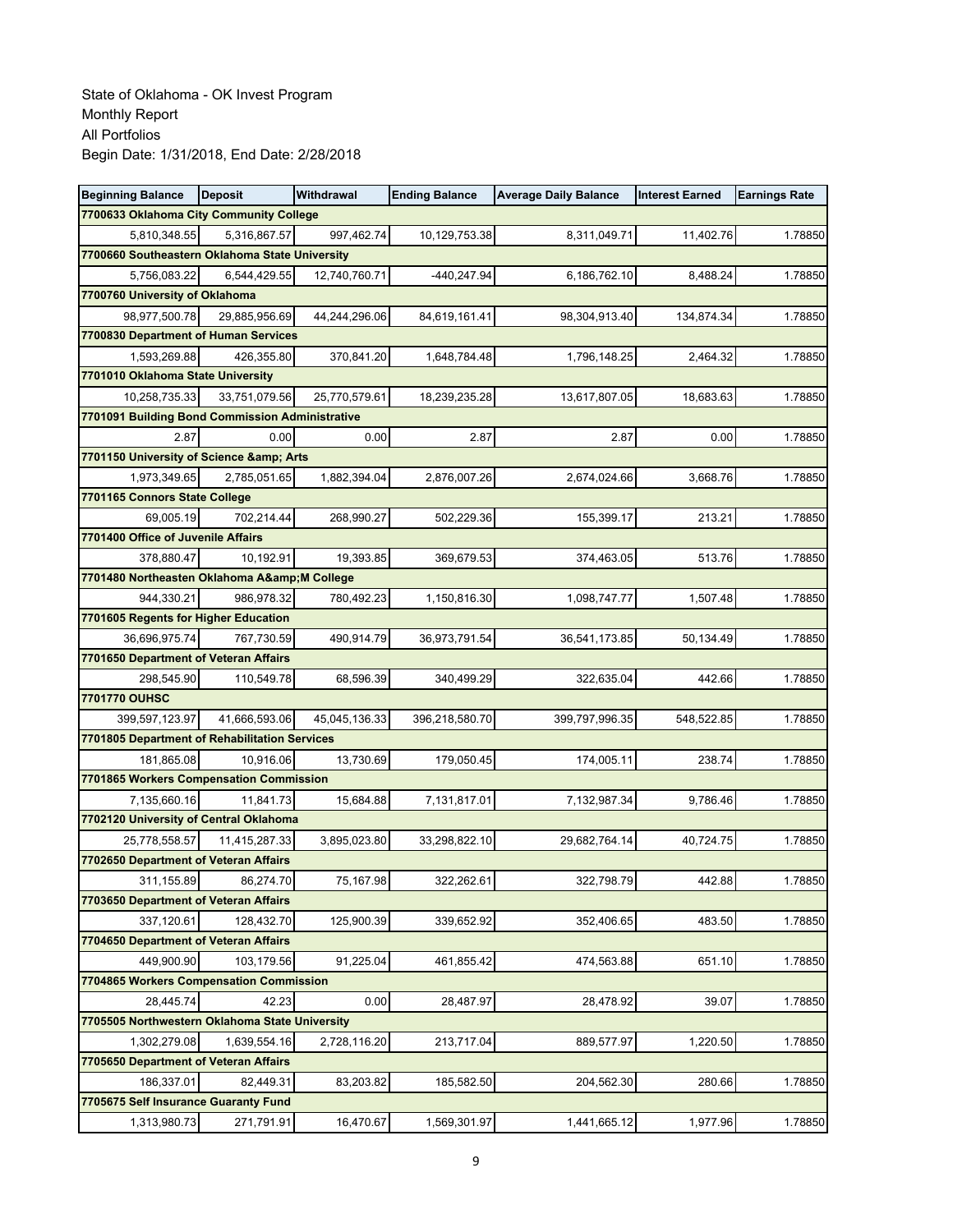| <b>Beginning Balance</b>                          | <b>Deposit</b> | Withdrawal   | <b>Ending Balance</b> | <b>Average Daily Balance</b> | <b>Interest Earned</b> | <b>Earnings Rate</b> |
|---------------------------------------------------|----------------|--------------|-----------------------|------------------------------|------------------------|----------------------|
| 7705865 Workers Compensation Commission           |                |              |                       |                              |                        |                      |
| 273,961.61                                        | 3,365.11       | 0.00         | 277,326.72            | 275,954.60                   | 378.61                 | 1.78850              |
| 7706452 CMHC, Rep payee account                   |                |              |                       |                              |                        |                      |
| 2,758.86                                          | 7,019.26       | 9,363.74     | 414.38                | 3,825.00                     | 5.25                   | 1.78850              |
| 7706650 Department of Veteran Affairs             |                |              |                       |                              |                        |                      |
| 93,724.24                                         | 58,430.61      | 61,228.89    | 90,925.96             | 97,330.51                    | 133.54                 | 1.78850              |
| 7706750 Tulsa Community College                   |                |              |                       |                              |                        |                      |
| 0.00                                              | 947,610.64     | 581,008.59   | 366,602.05            | 519,467.20                   | 712.71                 | 1.78850              |
| 7706865 OK Workers Comp Commission                |                |              |                       |                              |                        |                      |
| 319,821.24                                        | 474.79         | 0.00         | 320,296.03            | 320,194.29                   | 439.31                 | 1.78850              |
| 7707452 CMHC, Rep payee account                   |                |              |                       |                              |                        |                      |
| 49,545.53                                         | 36,572.78      | 26,919.88    | 59,198.43             | 72,607.54                    | 99.62                  | 1.78850              |
| 7707605 Regents for Higher Education              |                |              |                       |                              |                        |                      |
| 6,400,477.83                                      | 3,083,755.56   | 2,247,895.64 | 7,236,337.75          | 6,226,213.28                 | 8,542.36               | 1.78850              |
| 7707650 Department of Veteran Affairs             |                |              |                       |                              |                        |                      |
| 292,587.72                                        | 52,571.98      | 70,580.57    | 274,579.13            | 289,232.39                   | 396.83                 | 1.78850              |
| 7707865 OK Workers Comp Commission                |                |              |                       |                              |                        |                      |
| 70,130.78                                         | 104.11         | 0.00         | 70,234.89             | 70,212.58                    | 96.33                  | 1.78850              |
| 7708108 Carl Albert State College                 |                |              |                       |                              |                        |                      |
| 5,185,652.82                                      | 3,801,510.89   | 2,910,811.01 | 6,076,352.70          | 4,737,144.69                 | 6,499.36               | 1.78850              |
| 7708605 Regents for Higher Education              |                |              |                       |                              |                        |                      |
| 23,979.08                                         | 40.83          | 4,558.33     | 19,461.58             | 23,522.77                    | 32.27                  | 1.78850              |
| 7709605 Regents for Higher Education              |                |              |                       |                              |                        |                      |
| 602,706.13<br>7710350 Oklahoma Historical Society | 551,782.12     | 275,200.00   | 879,288.25            | 791,953.80                   | 1,086.56               | 1.78850              |
| 1,206,207.44                                      | 1,790.65       | 0.00         | 1,207,998.09          | 1,207,614.38                 | 1,656.85               | 1.78850              |
| 7710452 Oklahoma Department of Mental Health      |                |              |                       |                              |                        |                      |
| 914,848.15                                        | 4,982.80       | 0.00         | 919,830.95            | 916,613.65                   | 1,257.59               | 1.78850              |
| 7710605 Regents for Higher Education              |                |              |                       |                              |                        |                      |
| 1,806,449.76                                      | 103,856.00     | 226,742.82   | 1,683,562.94          | 1,761,120.22                 | 2,416.26               | 1.78850              |
| 7711185 Corporation Commission                    |                |              |                       |                              |                        |                      |
| 70,787,573.97                                     | 1,951,331.19   | 489,958.01   | 72,248,947.15         | 72,392,527.04                | 99,322.55              | 1.78850              |
| 7711420 Langston University                       |                |              |                       |                              |                        |                      |
| 8,309,192.00                                      | 12,013.16      | 512,762.14   | 7,808,443.02          | 8,015,228.33                 | 10,996.89              | 1.78850              |
| 7711452 Griffin Memorial Hospital Rep Payee       |                |              |                       |                              |                        |                      |
| 38,508.97                                         | 3,528.07       | 6,339.77     | 35,697.27             | 33,470.11                    | 45.92                  | 1.78850              |
| 7711605 Regents for Higher Education              |                |              |                       |                              |                        |                      |
| 810,267.87                                        | 1,202.87       | 26,400.00    | 785,070.74            | 798,955.84                   | 1,096.17               | 1.78850              |
| 7712605 Regents for Higher Education              |                |              |                       |                              |                        |                      |
| 144,992.36                                        | 4,650.25       | 0.00         | 149,642.61            | 146,654.52                   | 201.21                 | 1.78850              |
| 7713605 Regents for Higher Education              |                |              |                       |                              |                        |                      |
| 1,921,204.32                                      | 2.852.09       | 0.00         | 1,924,056.41          | 1,923,445.25                 | 2,638.97               | 1.78850              |
| 7714605 Regents for Higher Education              |                |              |                       |                              |                        |                      |
| 11,992,426.26                                     | 179,473.36     | 200,000.00   | 11,971,899.62         | 11,991,643.47                | 16,452.53              | 1.78850              |
| 7715605 Regents for Higher Education              |                |              |                       |                              |                        |                      |
| 458,420.42                                        | 680.54         | 0.00         | 459,100.96            | 458,955.13                   | 629.69                 | 1.78850              |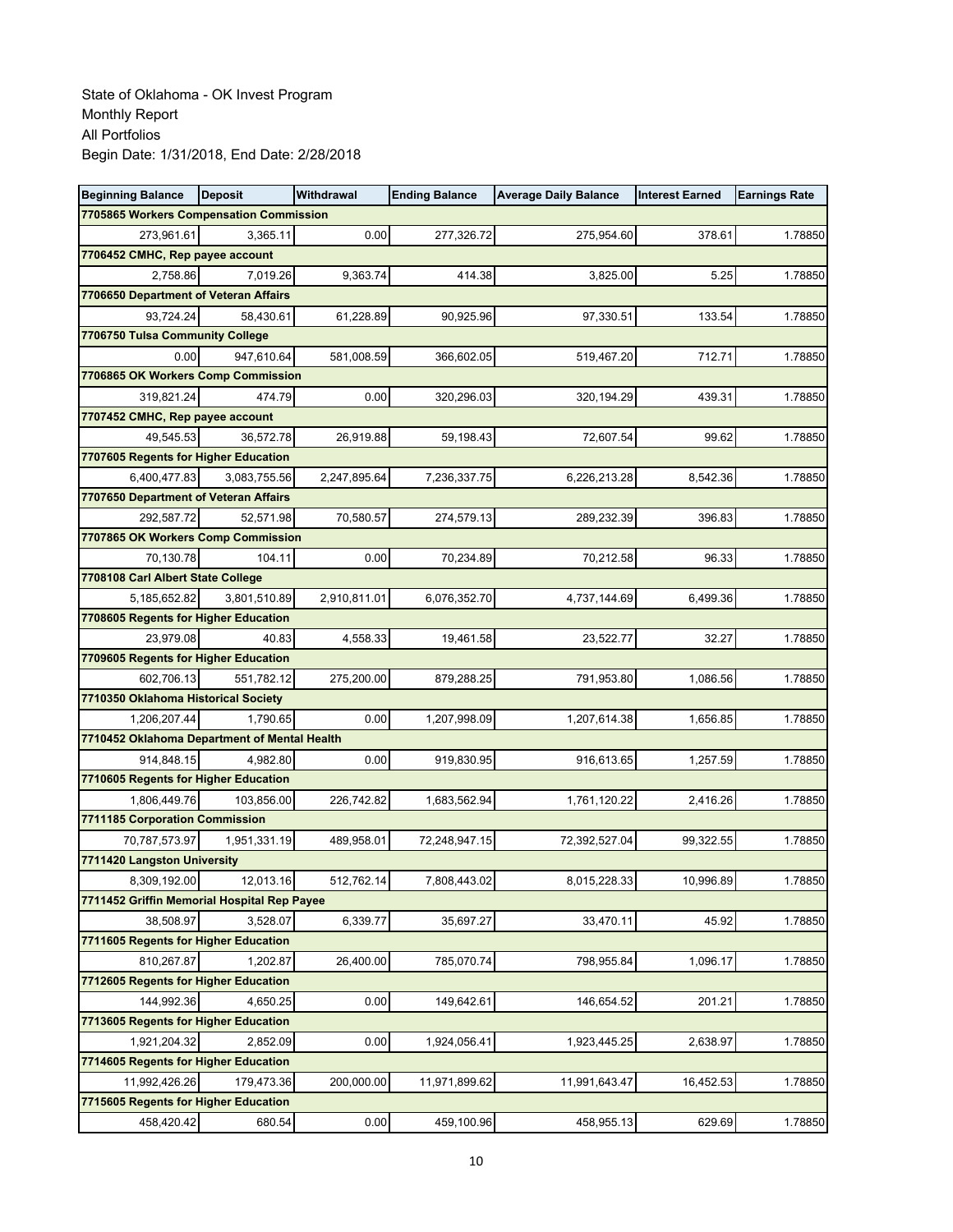| <b>Beginning Balance</b>                       | <b>Deposit</b> | Withdrawal   | <b>Ending Balance</b> | <b>Average Daily Balance</b> | <b>Interest Earned</b> | <b>Earnings Rate</b> |
|------------------------------------------------|----------------|--------------|-----------------------|------------------------------|------------------------|----------------------|
| 7718605 Regents for Higher Education           |                |              |                       |                              |                        |                      |
| 6,852,763.46                                   | 1,487,081.86   | 906,421.62   | 7,433,423.70          | 6,678,875.80                 | 9,163.42               | 1.78850              |
| 7719605 Regents for Higher Education           |                |              |                       |                              |                        |                      |
| 34.148.90                                      | 70.69          | 0.00         | 34,219.59             | 34,203.01                    | 46.93                  | 1.78850              |
| 7723623 Seminole State College                 |                |              |                       |                              |                        |                      |
| 387,779.90                                     | 1,578,942.18   | 1,668,282.57 | 298,439.51            | 80,521.14                    | 110.48                 | 1.78850              |
| 7725100 Cameron University                     |                |              |                       |                              |                        |                      |
| 3,272,128.99                                   | 484,343.87     | 469,270.80   | 3,287,202.06          | 3,364,789.67                 | 4,616.49               | 1.78850              |
| 7730230 East Central University                |                |              |                       |                              |                        |                      |
| 9,633,158.10                                   | 1,943,418.81   | 932,025.46   | 10,644,551.45         | 9,890,610.05                 | 13,569.92              | 1.78850              |
| 7730830 Department of Human Services           |                |              |                       |                              |                        |                      |
| 148,714.45                                     | 11,297.86      | 2,223.68     | 157,788.63            | 153,213.80                   | 210.21                 | 1.78850              |
| 7740605 Regents for Higher Education           |                |              |                       |                              |                        |                      |
| 14,124,550.13                                  | 4,553,367.57   | 4,526,890.09 | 14, 151, 027.61       | 12,382,554.32                | 16,988.86              | 1.78850              |
| 7741241 Redlands Community College             |                |              |                       |                              |                        |                      |
| 915.693.37                                     | 233,124.01     | 314,380.86   | 834,436.52            | 839,419.20                   | 1,151.68               | 1.78850              |
| 7745605 Regents for Higher Education           |                |              |                       |                              |                        |                      |
| 140,602.94                                     | 229,444.00     | 369,734.31   | 312.63                | 55,136.84                    | 75.65                  | 1.78850              |
| 7747470 Murray State College                   |                |              |                       |                              |                        |                      |
| 5,126,848.02                                   | 7,456.83       | 1,744,081.37 | 3,390,223.48          | 4,538,771.49                 | 6,227.19               | 1.78850              |
| 7750350 Oklahoma Historical Society            |                |              |                       |                              |                        |                      |
| 864,070.85                                     | 1,391.33       | 6,009.97     | 859,452.21            | 861,444.05                   | 1,181.90               | 1.78850              |
| 7750531 Rose State College                     |                |              |                       |                              |                        |                      |
| 11,367,820.36                                  | 1,252,508.91   | 3,375,736.75 | 9,244,592.52          | 9,948,471.09                 | 13,649.30              | 1.78850              |
| 7751485 Northeastern State University          |                |              |                       |                              |                        |                      |
| 12,474,031.83                                  | 5,504,690.98   | 1,862,667.57 | 16,116,055.24         | 13,479,080.31                | 18,493.30              | 1.78850              |
| 7752485 Northeastern State University          |                |              |                       |                              |                        |                      |
| 2,541,262.24                                   | 3,772.59       | 22,962.40    | 2,522,072.43          | 2,526,539.27                 | 3,466.41               | 1.78850              |
| 7765665 Southwestern Oklahoma State University |                |              |                       |                              |                        |                      |
| 14,254,950.88                                  | 633.588.17     | 9,356,302.93 | 5,532,236.12          | 12,004,598.14                | 16,470.31              | 1.78850              |
| 7790041 Western Oklahoma State University      |                |              |                       |                              |                        |                      |
| 56,652.72                                      | 0.00           | 49,961.03    | 6,691.69              | 36,909.87                    | 50.64                  | 1.78850              |
| 7790120 University of Central Oklahoma         |                |              |                       |                              |                        |                      |
| 1,467,150.43                                   | 7,004.38       | 745,700.34   | 728,454.47            | 1,159,223.48                 | 1,590.45               | 1.78850              |
| 7790230 East Central University                |                |              |                       |                              |                        |                      |
| 289,934.45                                     | 330,128.91     | 229,661.11   | 390,402.25            | 214,404.27                   | 294.16                 | 1.78850              |
| 7790241 Redlands Community College             |                |              |                       |                              |                        |                      |
| 21,622.85                                      | 65,515.20      | 54,613.47    | 32,524.58             | 47,996.47                    | 65.85                  | 1.78850              |
| 7790470 Murray State College                   |                |              |                       |                              |                        |                      |
| 36,297.21                                      | 101,149.89     | 105,960.53   | 31,486.57             | 60,432.95                    | 82.91                  | 1.78850              |
| 7790485 Northeastern State University          |                |              |                       |                              |                        |                      |
| 893,257.21                                     | 514,306.87     | 403,709.17   | 1,003,854.91          | 813,607.90                   | 1,116.27               | 1.78850              |
| 7790490 Northern Oklahoma College              |                |              |                       |                              |                        |                      |
| 423,082.32                                     | 209,187.31     | 156,369.52   | 475,900.11            | 513,499.03                   | 704.52                 | 1.78850              |
| 7790660 Southeastern State University          |                |              |                       |                              |                        |                      |
| 209,354.85                                     | 241,365.12     | 255,140.15   | 195,579.82            | 94,593.15                    | 129.78                 | 1.78850              |